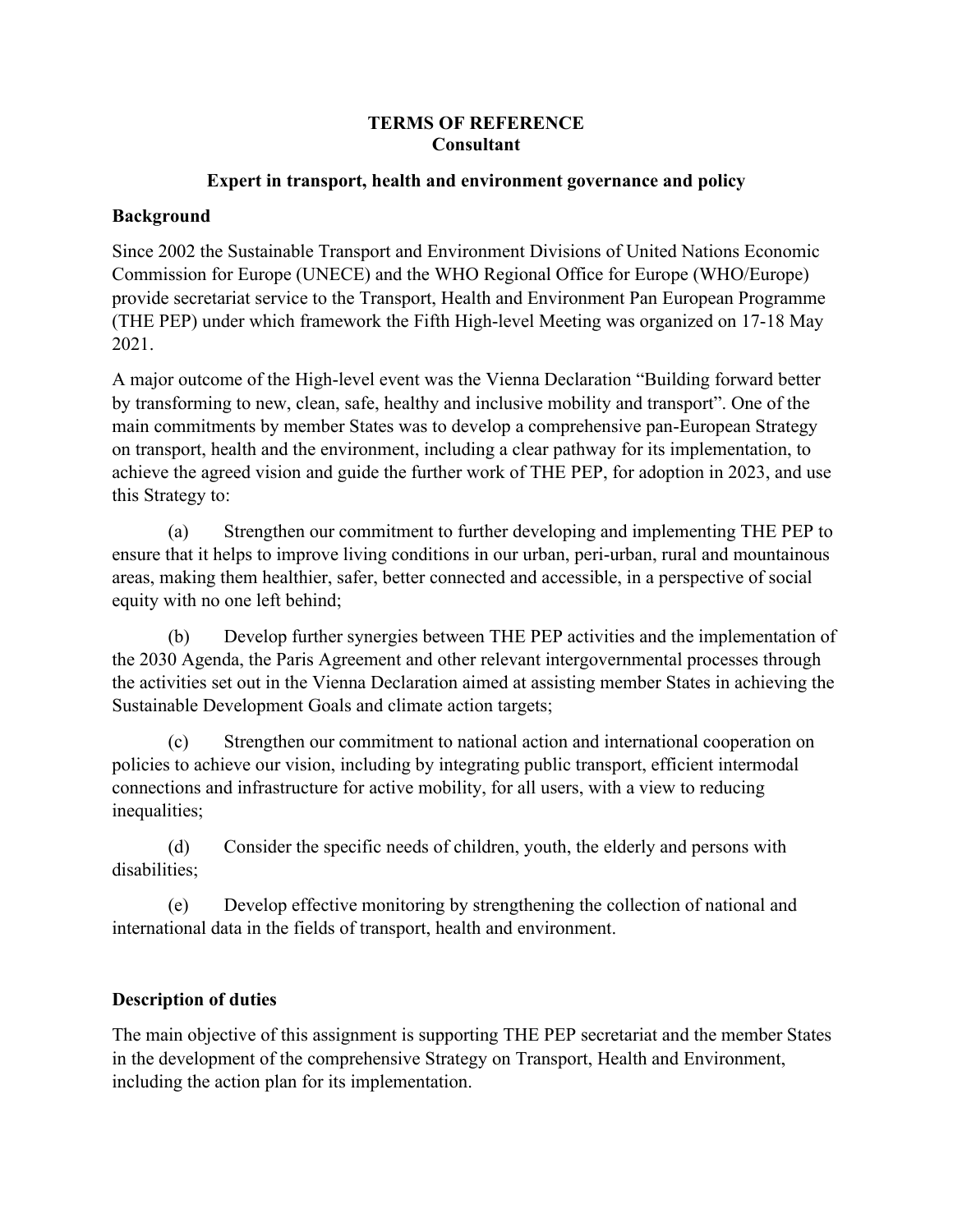Key duties:

- carrying out a desk review of THE PEP publications about sustainable, green and healthy transport, including all outcome documents of the Fifth High-level Meeting on Transport, Health and Environment held on 17-18 May 2021
- supporting the secretariat in organizing the meetings of the ad hoc working group composed of experts nominated from the member States
- developing a close synergy with the activities undertaken within the framework of THE PEP Partnerships and the other implementation mechanisms of THE PEP
- in close collaboration with the ad hoc working group, defining the following aspects of the Strategy:
	- the scope, timeline and target audience
	- long and short term objectives in line with the vision of the Vienna Declaration
	- strategic approaches and priority policy areas
- drafting the Strategy under the supervision of the ad hoc working group, maintaining regular contacts and exchanges with its members
- presenting the draft Strategy to the Steering Committee and its Bureau and taking on board feedback from member States
- developing key actions for the implementation of the Strategy, including timeline, and cost estimate.

## **Qualifications, experience, skills and languages**

## *Qualifications*

• An advanced university degree (Master's degree or equivalent degree) in Social Sciences, Public Administration or Management, Public Health, Transport or Environmental Science or Management, Public Policy Making, Political Science or other related fields.

#### *Experience*

- At least 15 years in social policy research, public policy making in national or international context;
- Work experience with UN organizations.

## *Skills/Knowledge*

- Excellent analytical, planning, organization and writing skills and track record in conducting literature, rapid assessments and desk reviews;
- Demonstrated ability to work with external partners in an effective and competent manner and with due regard for cultural diversity;
- Demonstrated ability to transfer knowledge and expertise openly and freely, providing guidance and advice;
- Strong communication skills and experience in organizing and facilitating consultations with government officials;